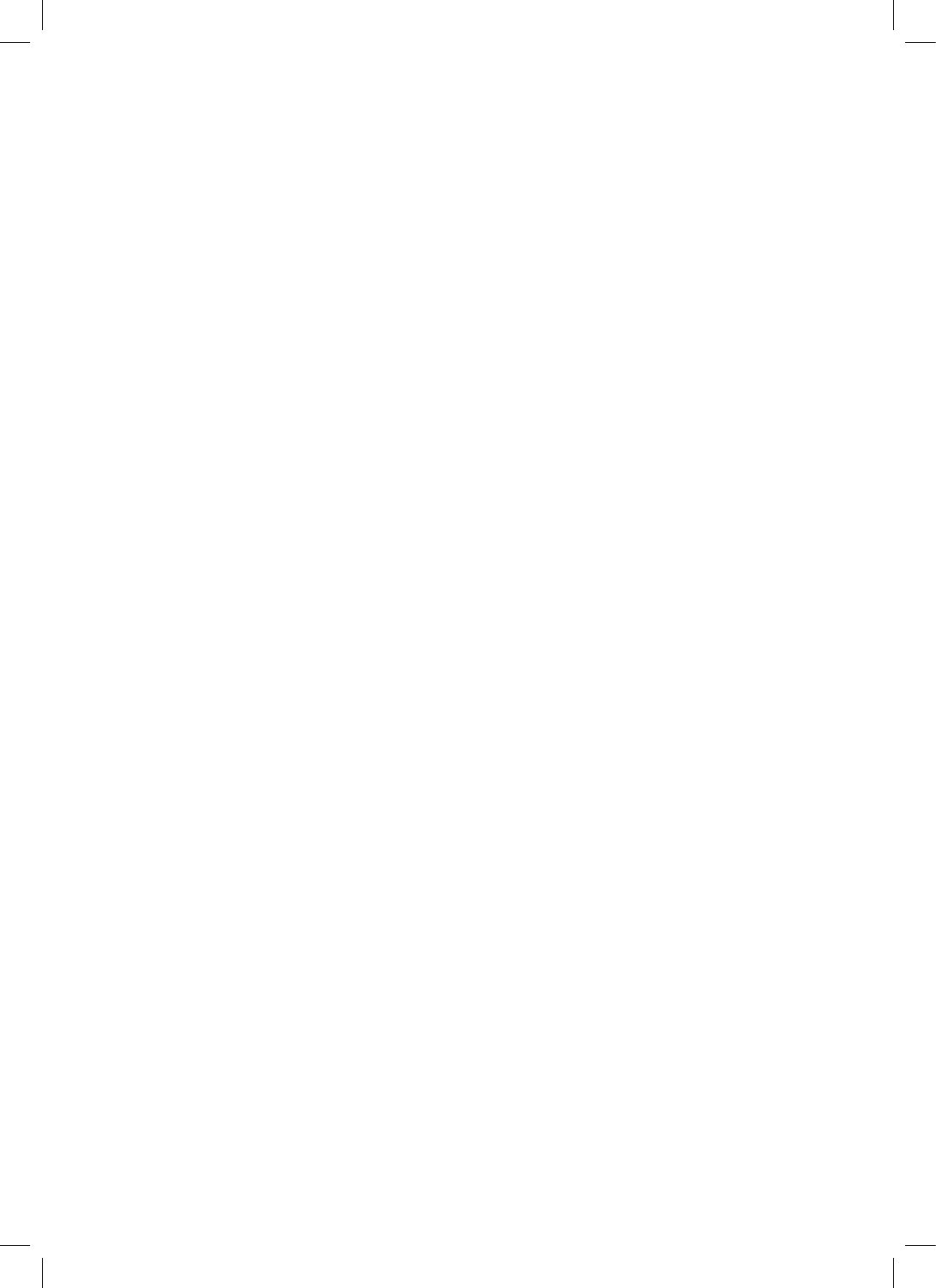# Love's Choice

This bread is light, dissolving, almost air, A little visitation on my tongue, A wafer-thin sensation, hardly there. This taste of wine is brief in flavour, flung A moment to the palate's roof and fled, Even its aftertaste a memory. Yet this is how He comes. Through wine and bread Love chooses to be emptied into me. He does not come in unimagined light Too bright to be denied, too absolute For consciousness, too strong for sight, Leaving the seer blind, the poet mute; Chooses instead to seep into each sense, To dye himself into experience.

*Malcolm Guite*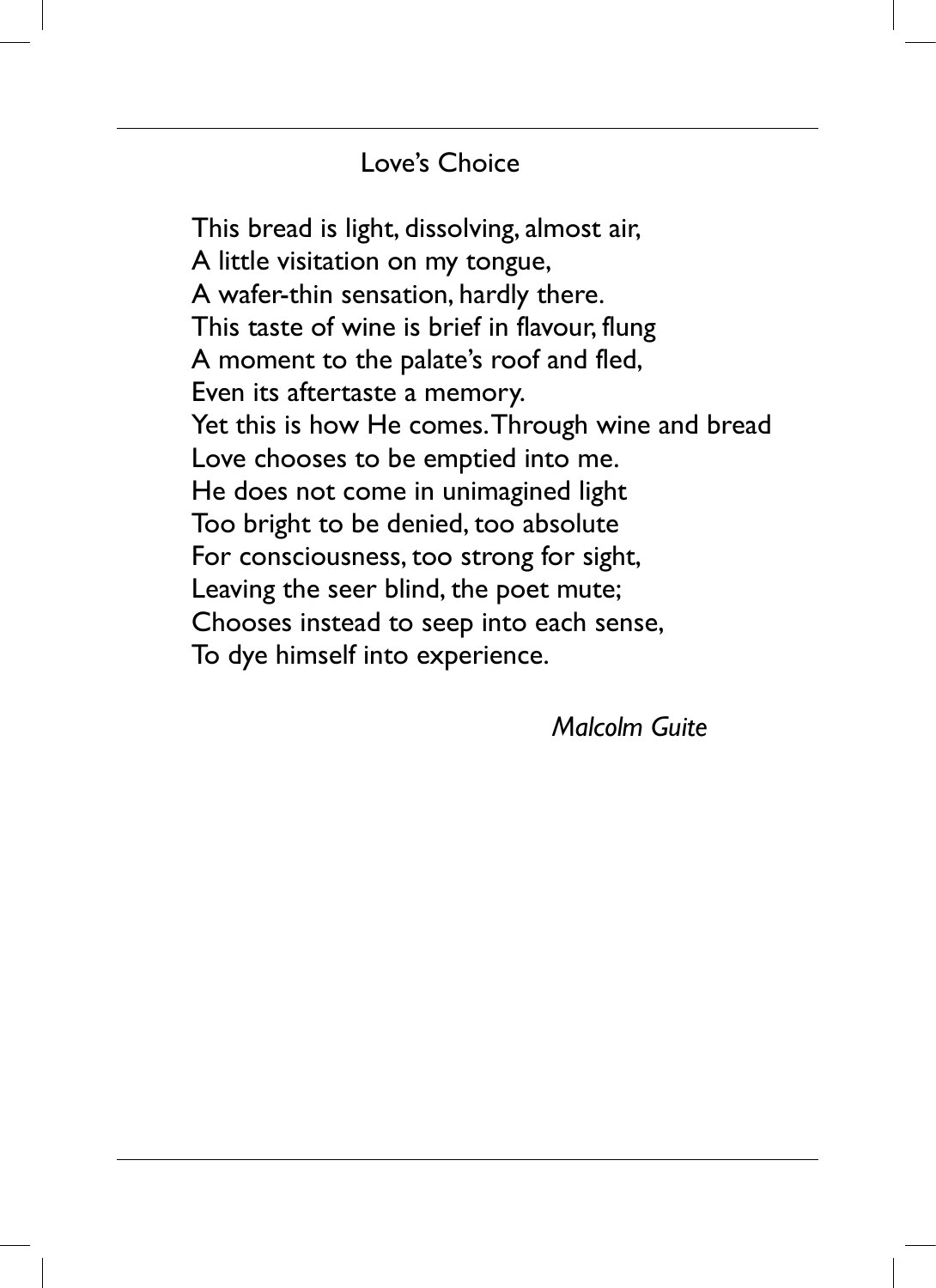# *The Gathering The Gathering*

*A hymn may be sung. A hymn may be sung.*

*The president may say The president may say*

In the name of the Father, In the name of the Father, And of the Son, And of the Son, And of the Holy Spirit. And of the Holy Spirit.

*All* **Amen.** *All* **Amen.**

The Greeting The Greeting

*The president greets the people The president greets the people*

Grace, mercy and peace Grace, mercy and peace from God our Father from God our Father and the Lord Jesus Christ and the Lord Jesus Christ be with you be with you

*All* **and also with you.** *All* **and also with you.**

*Words of welcome or introduction may be said. Words of welcome or introduction may be said.*

Prayers of Penitence Prayers of Penitence

Invitation to Confession Invitation to Confession

The gospel calls us to turn away from sin The gospel calls us to turn away from sin and be faithful to Christ. and be faithful to Christ. As we offer ourselves to him in penitence and faith, As we offer ourselves to him in penitence and faith, we renew our confidence and trust in his mercy. we renew our confidence and trust in his mercy.

Praise the Lord, O my soul, Praise the Lord, O my soul, and forget not all his benefits: and forget not all his benefits: Lord, have mercy. Lord, have mercy.

### *All* **Lord, have mercy.** *All* **Lord, have mercy.**

2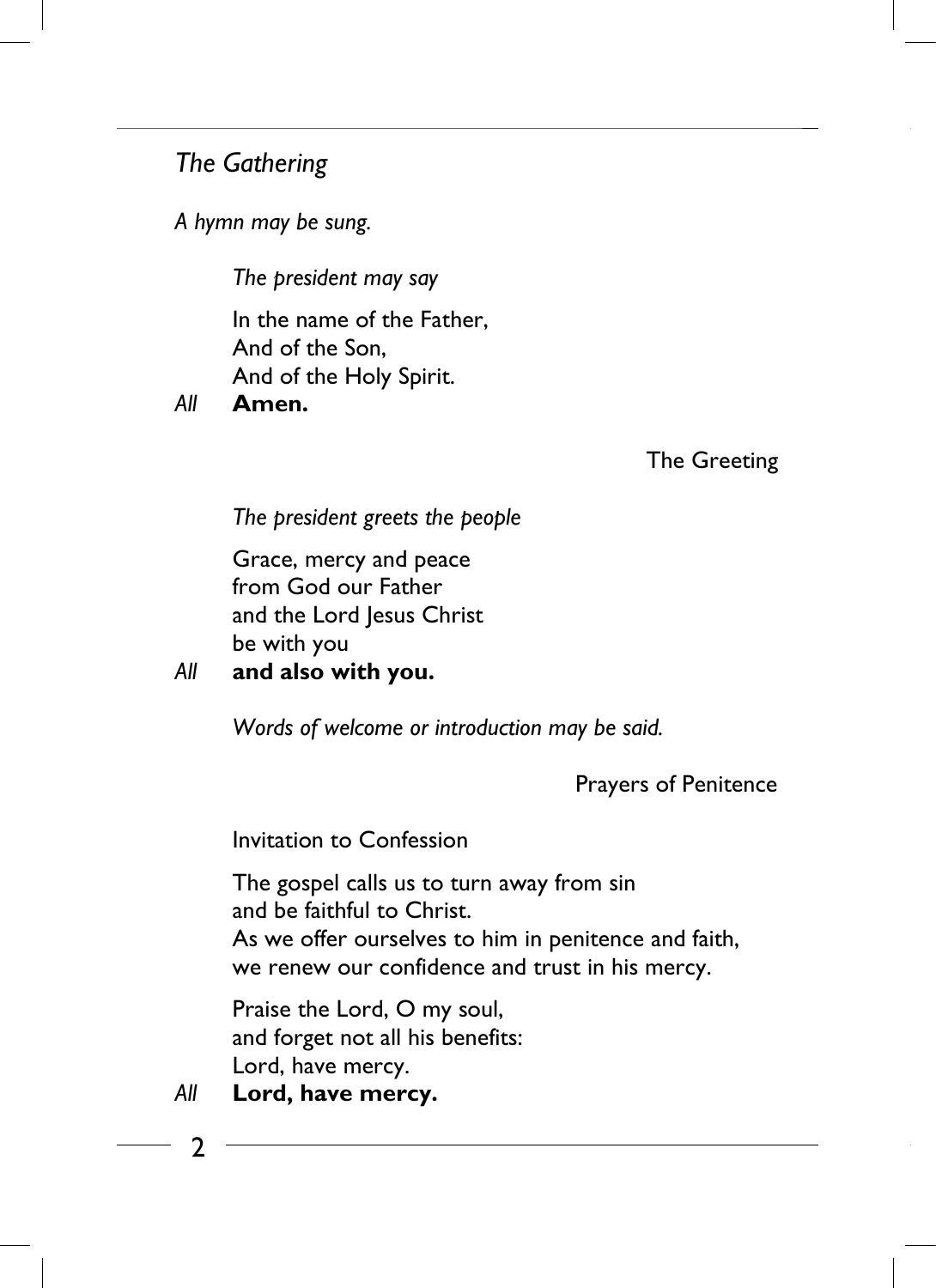Who forgives all your sin Who forgives all your sin and heals all your infirmities: and heals all your infirmities: Christ, have mercy. Christ, have mercy.

# *All* **Christ, have mercy.** *All* **Christ, have mercy.**

Who saves your life from destruction, Who saves your life from destruction, and crowns you with mercy and loving-kindness: and crowns you with mercy and loving-kindness: Lord, have mercy. Lord, have mercy.

#### *All* **Lord, have mercy.** *All* **Lord, have mercy.**

*The president says The president says* 

Almighty God, Almighty God, who forgives all who truly repent, who forgives all who truly repent, have mercy upon *you*, have mercy upon *you*, pardon and deliver *you* from all *your* sins, pardon and deliver *you* from all *your* sins, confirm and strengthen *you* in all goodness, confirm and strengthen *you* in all goodness, and keep *you* in life eternal; and keep *you* in life eternal; through Jesus Christ our Lord. through Jesus Christ our Lord.

# *All* **Amen.** *All* **Amen.**

Gloria in Excelsis Gloria in Excelsis

*The Gloria may be sung. Please stand. The Gloria may be sung. Please stand.*

Glory in the highest to the God of heaven! Glory in the highest to the God of heaven! Peace to all your people through the earth be given: Peace to all your people through the earth be given: mighty God and Father, thanks and praise we bring, mighty God and Father, thanks and praise we bring, singing alleluias to our heavenly King. singing alleluias to our heavenly King.

Jesus Christ is risen, God the Father's Son: Jesus Christ is risen, God the Father's Son: with the Holy Spirit, you are Lord alone! with the Holy Spirit, you are Lord alone! Lamb once killed for sinners, all our guilt to bear, Lamb once killed for sinners, all our guilt to bear, show us now your mercy, now receive our prayer. show us now your mercy, now receive our prayer.

3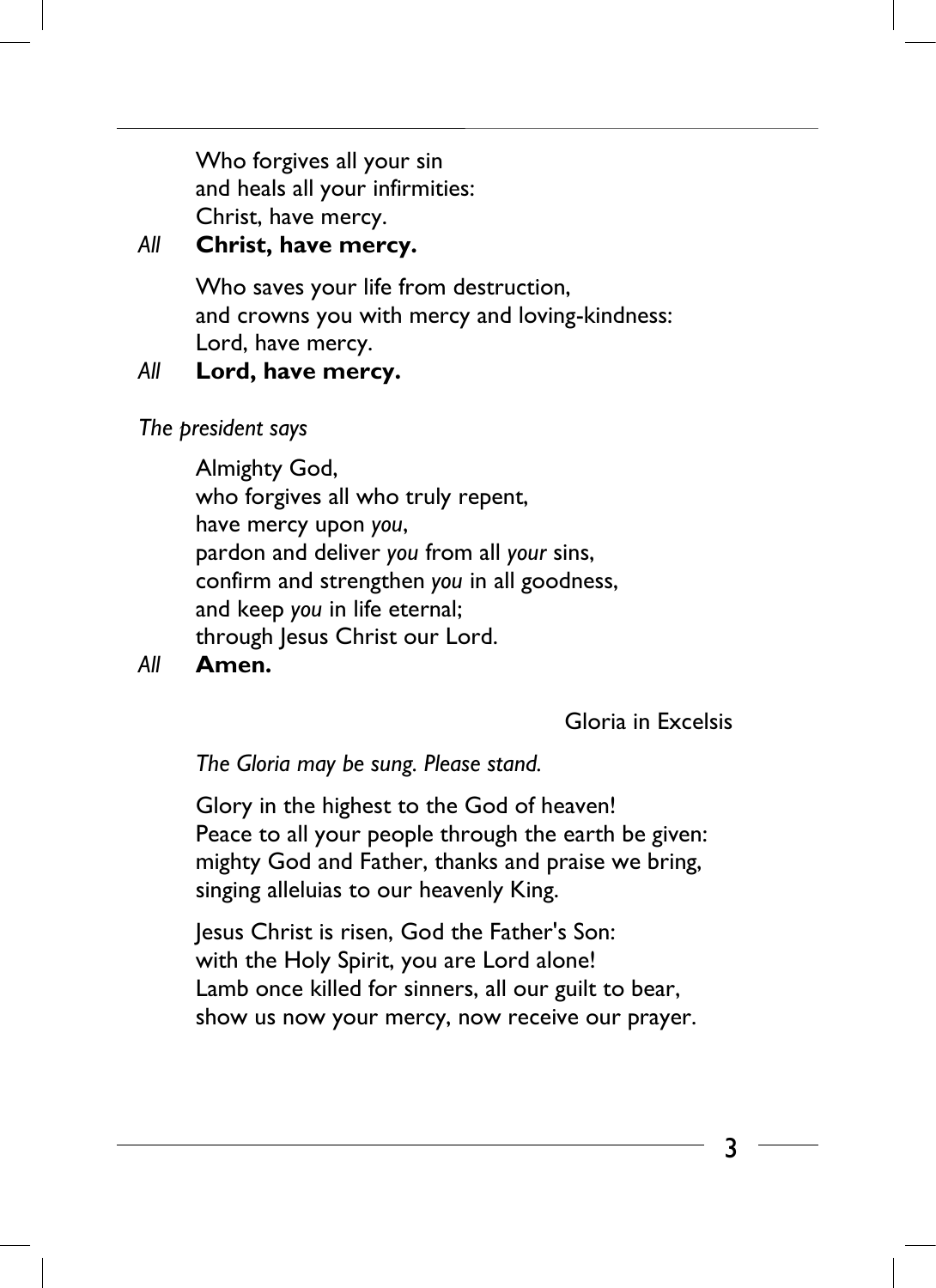Christ the world's true Saviour, high and holy one, Christ the world's true Saviour, high and holy one, seated now and reigning from your Father's throne: seated now and reigning from your Father's throne: Lord and God, we praise you; highest heaven adores: Lord and God, we praise you; highest heaven adores: in the Father's glory, all the praise be yours! in the Father's glory, all the praise be yours!

The Collect The Collect

*The president introduces a period of silent prayer with the The president introduces a period of silent prayer with the words 'Let us pray' or a more specific bidding. words 'Let us pray' or a more specific bidding.*

*The Collect is said, and all respond The Collect is said, and all respond*

*All* **Amen.** *All* **Amen.**

*The Liturgy of the Word The Liturgy of the Word*

Reading Reading

*[Please sit] [Please sit]* 

*At the end of the reading the reader may say At the end of the reading the reader may say*

This is the word of the Lord. This is the word of the Lord.

### *All* **Thanks be to God.** *All* **Thanks be to God.**

*A hymn may be sung. Music may be played. A hymn may be sung. Music may be played.* 

Gospel Reading Gospel Reading

*[Please stand] [Please stand]*

Alleluia, alleluia. Alleluia, alleluia. The word of the Lord endures for ever. The word of the Lord endures for ever. The word of the Lord is the good news announced to you. The word of the Lord is the good news announced to you.

*All* **Alleluia.** *All* **Alleluia.**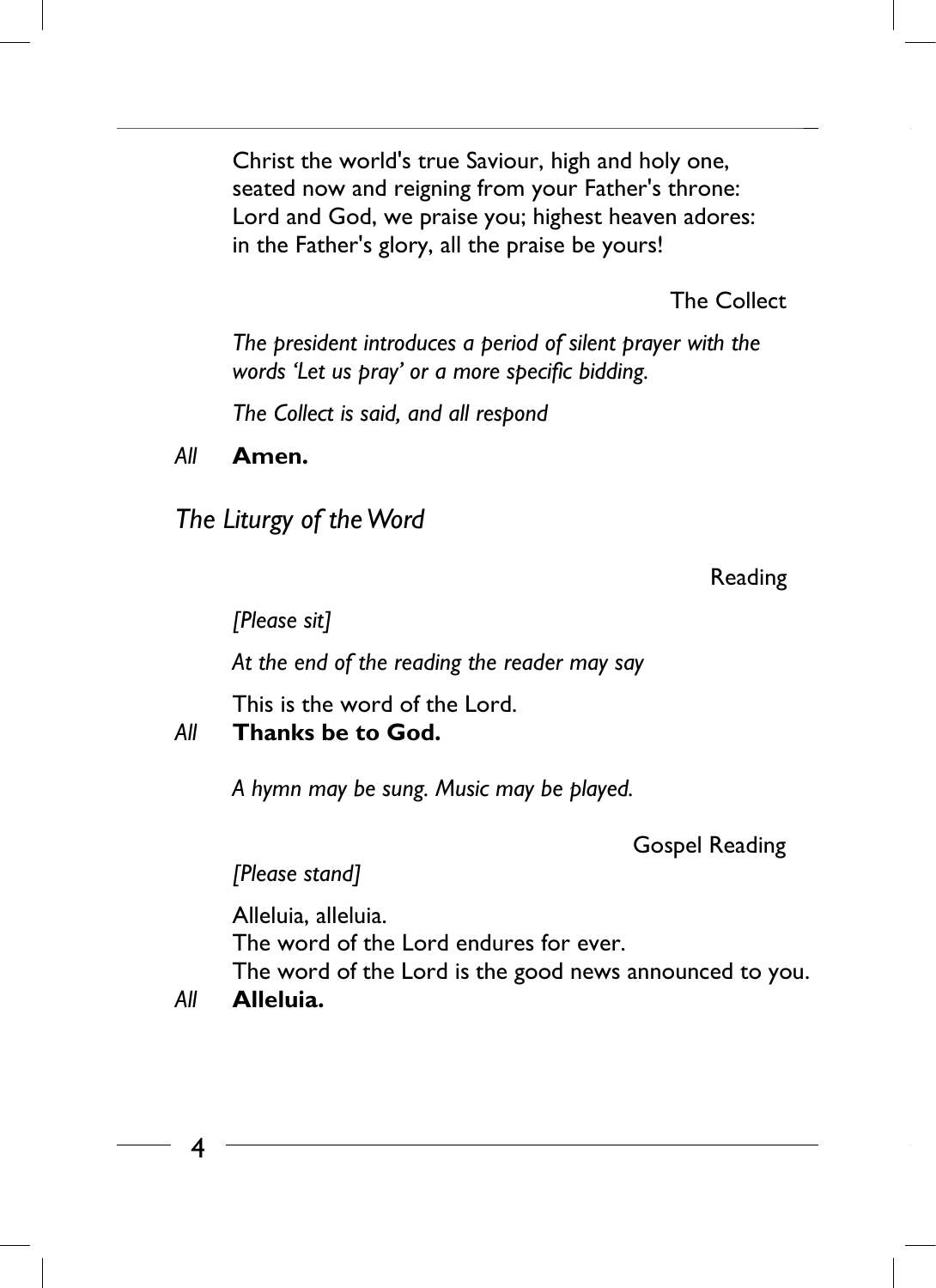*When the Gospel is announced the reader says When the Gospel is announced the reader says* 

Hear the Gospel of our Lord Jesus Christ according to *N*. Hear the Gospel of our Lord Jesus Christ according to *N*. *All* **Glory to you, O Lord.** *All* **Glory to you, O Lord.**

This is the Gospel of the Lord. This is the Gospel of the Lord. *All* **Praise to you, O Christ.** *All* **Praise to you, O Christ.**

Sermon Sermon

# Prayers of Intercession Prayers of Intercession

*These responses may be used These responses may be used* Lord, in your mercy Lord, in your mercy

*All* **hear our prayer.** *All* **hear our prayer.**

*And at the end And at the end*

Lord of the Church, Lord of the Church,

*All* **hear our prayer** *All* **hear our prayer and make us one in heart and mind and make us one in heart and mind to serve you with joy for ever. to serve you with joy for ever. Amen. Amen.**

Ending Ending

Heavenly Father, Heavenly Father, you have promised through your Son Jesus Christ, you have promised through your Son Jesus Christ, that when we meet in his name, that when we meet in his name, and pray according to his mind, and pray according to his mind, he will be among us and hear our prayer: he will be among us and hear our prayer: in your love and mercy fulfil our desires, in your love and mercy fulfil our desires, and give us your greatest gift, and give us your greatest gift, which is to know you, the only true God, which is to know you, the only true God, and your Son Jesus Christ our Lord. and your Son Jesus Christ our Lord.

*All* **Amen.** *All* **Amen.**

5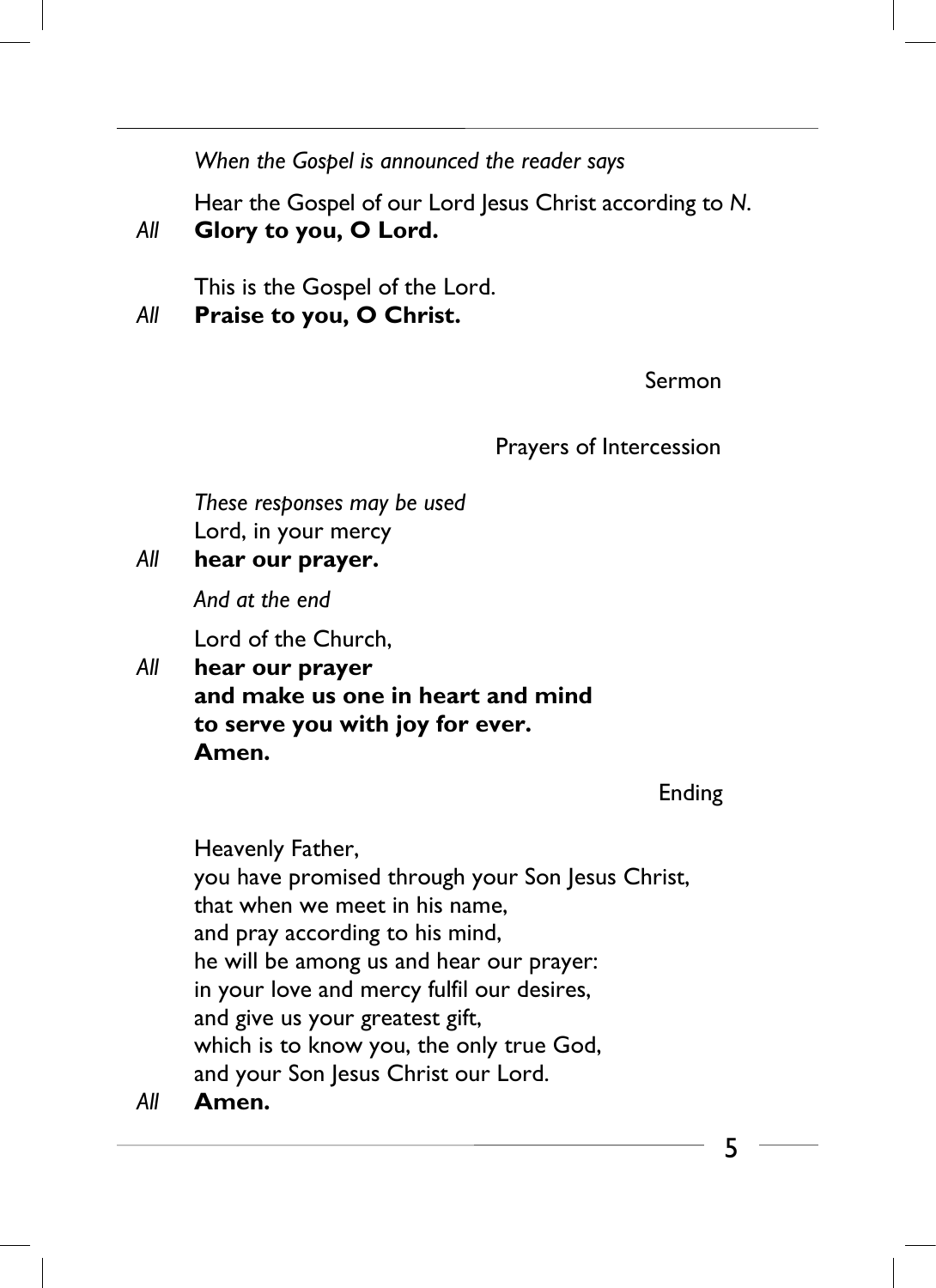# *The Liturgy of the Sacrament The Liturgy of the Sacrament*

The Peace The Peace

We are all one in Christ Jesus. We are all one in Christ Jesus. We belong to him through faith, We belong to him through faith, heirs of the promise of the Spirit of peace. heirs of the promise of the Spirit of peace.

The peace of the Lord be always with you The peace of the Lord be always with you

# *All* **and also with you.** *All* **and also with you.**

Let us offer one another a sign of peace. Let us offer one another a sign of peace.

*All may exchange a sign of peace. All may exchange a sign of peace.*

 Preparation of the Table Preparation of the Table Taking of the Bread and Wine Taking of the Bread and Wine

*The table is prepared and bread and wine are placed upon it. The table is prepared and bread and wine are placed upon it. A hymn may be sung. A hymn may be sung.*

The Eucharistic Prayer The Eucharistic Prayer

The Lord be with you The Lord be with you

# *All* **and also with you.** *All* **and also with you.**

Lift up your hearts. Lift up your hearts.

# *All* **We lift them to the Lord.** *All* **We lift them to the Lord.**

Let us give thanks to the Lord our God. Let us give thanks to the Lord our God.

# *All* **It is right to give thanks and praise.** *All* **It is right to give thanks and praise.**

Father, we give you thanks and praise Father, we give you thanks and praise through your beloved Son Jesus Christ, your living Word, through your beloved Son Jesus Christ, your living Word, through whom you have created all things; through whom you have created all things; who was sent by you in your great goodness who was sent by you in your great goodness to be our Saviour. to be our Saviour.

6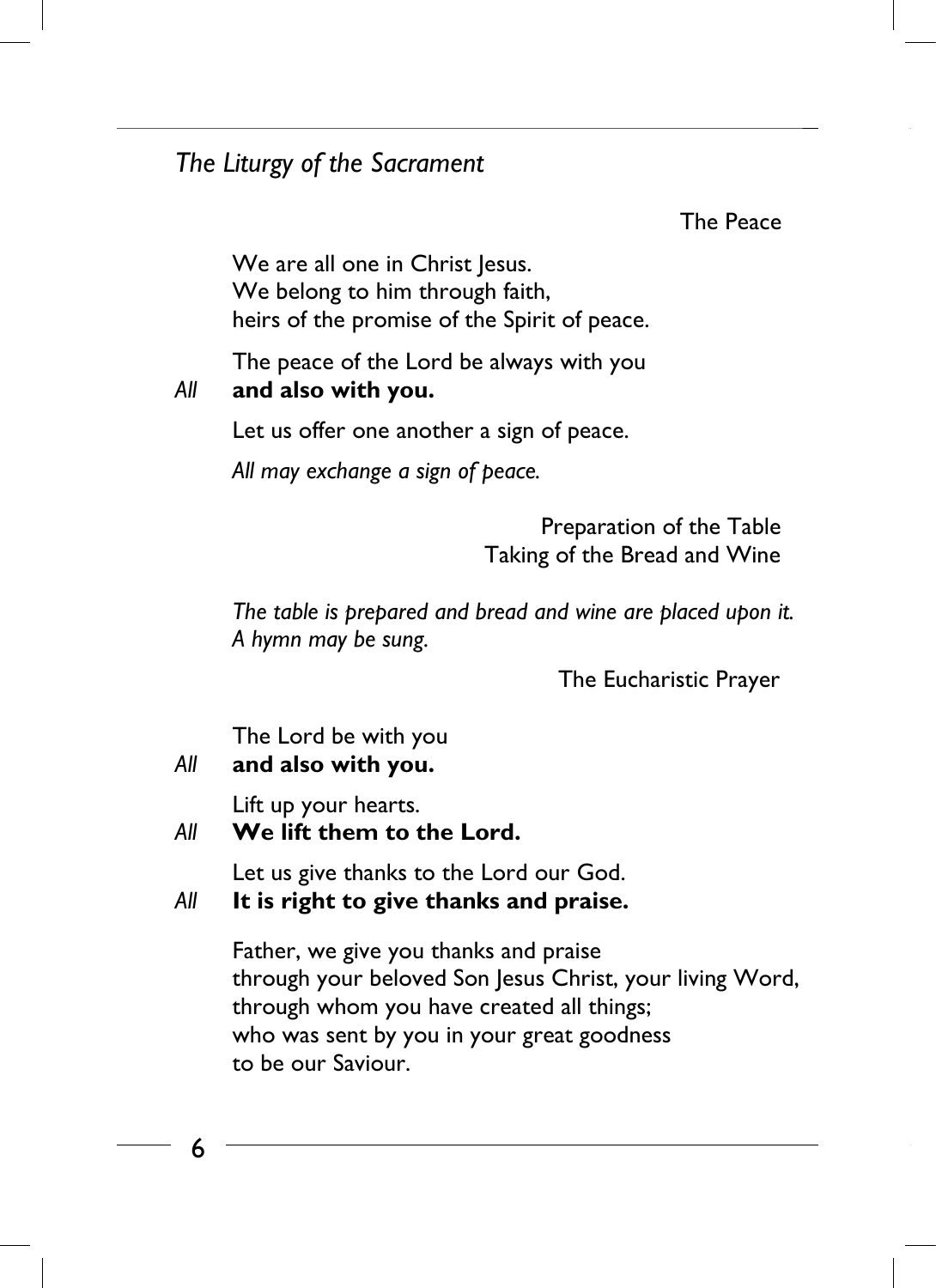By the power of the Holy Spirit he took flesh; By the power of the Holy Spirit he took flesh; as your Son, born of the blessed Virgin, as your Son, born of the blessed Virgin, he lived on earth and went about among us; he lived on earth and went about among us; he opened wide his arms for us on the cross; he opened wide his arms for us on the cross; he put an end to death by dying for us; he put an end to death by dying for us; and revealed the resurrection by rising to new life; and revealed the resurrection by rising to new life; so he fulfilled your will and won for you a holy people. so he fulfilled your will and won for you a holy people.

Therefore with angels and archangels, Therefore with angels and archangels, and with all the company of heaven, and with all the company of heaven, we proclaim your great and glorious name, we proclaim your great and glorious name, for ever praising you and *saying*: for ever praising you and *saying*:

*All* **Holy, holy, holy is the Lord,** *All* **Holy, holy, holy is the Lord, Holy is the Lord God almighty! Holy is the Lord God almighty! Holy, holy, holy is the Lord, Holy, holy, holy is the Lord, Holy is the Lord God almighty! Holy is the Lord God almighty! Who was and is, and is to come; Who was and is, and is to come; holy, holy, holy is the Lord. holy, holy, holy is the Lord.**

> Lord, you are holy indeed, the source of all holiness; Lord, you are holy indeed, the source of all holiness; grant that by the power of your Holy Spirit, grant that by the power of your Holy Spirit, and according to your holy will, and according to your holy will, these gifts of bread and wine these gifts of bread and wine may be to us the body and blood of our Lord Jesus Christ; may be to us the body and blood of our Lord Jesus Christ;

> > 7 7

who, in the same night that he was betrayed, who, in the same night that he was betrayed, took bread and gave you thanks; took bread and gave you thanks; he broke it and gave it to his disciples, saying: he broke it and gave it to his disciples, saying: Take, eat; this is my body which is given for you; Take, eat; this is my body which is given for you; do this in remembrance of me. do this in remembrance of me.

In the same way, after supper In the same way, after supper he took the cup and gave you thanks; he took the cup and gave you thanks; he gave it to them, saying: he gave it to them, saying: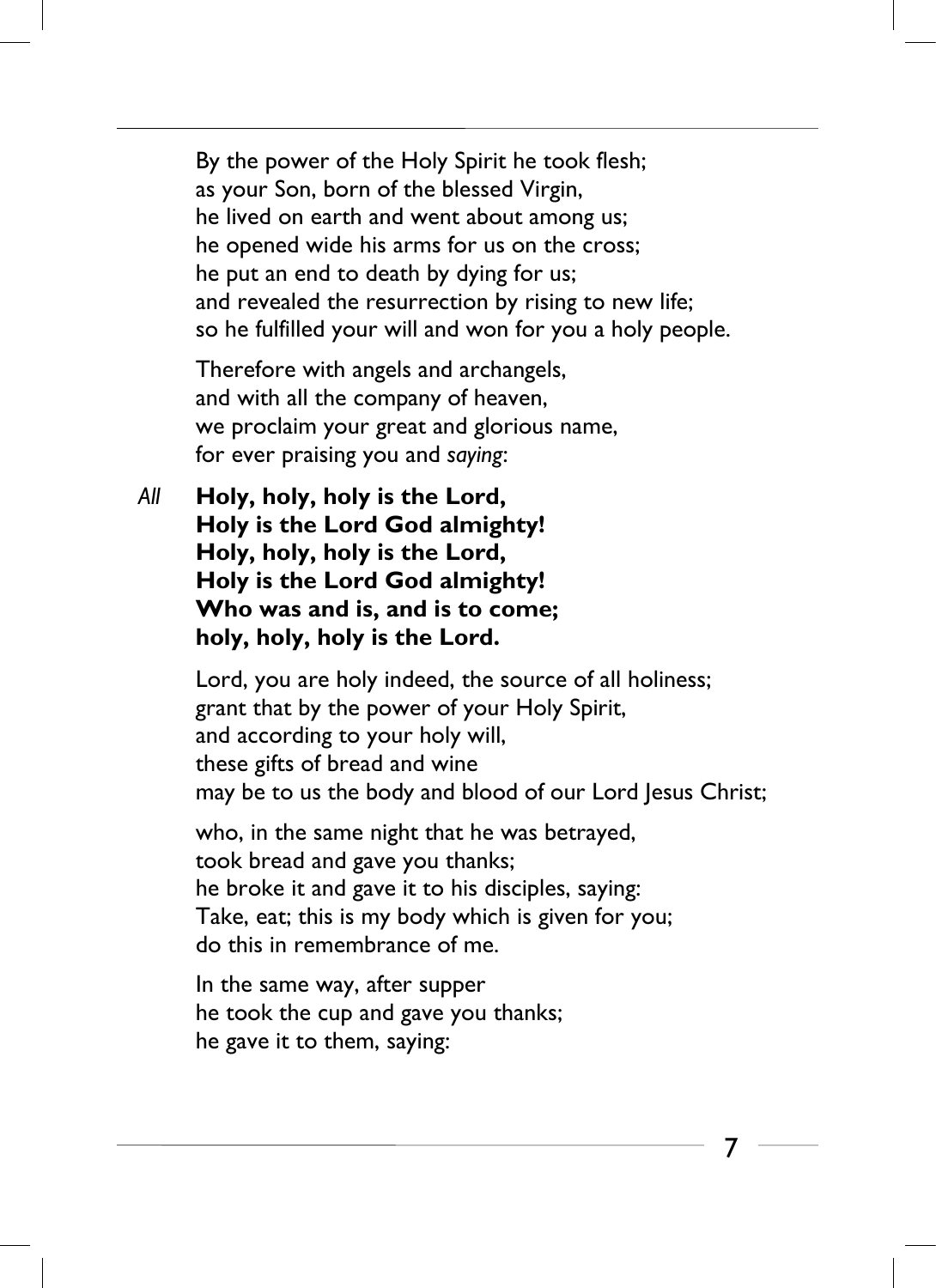Drink this, all of you; Drink this, all of you; this is my blood of the new covenant, this is my blood of the new covenant, which is shed for you and for many which is shed for you and for many for the forgiveness of sins. for the forgiveness of sins. Do this, as often as you drink it, Do this, as often as you drink it, in remembrance of me. in remembrance of me.

Great is the mystery of faith: Great is the mystery of faith:

*All* **Christ has died:** *All* **Christ has died: Christ is risen: Christ is risen: Christ will come again. Christ will come again.**

> And so, Father, calling to mind his death on the cross, And so, Father, calling to mind his death on the cross, his perfect sacrifice made once for the sins his perfect sacrifice made once for the sins of the whole world; of the whole world; rejoicing in his mighty resurrection and glorious ascension, rejoicing in his mighty resurrection and glorious ascension, and looking for his coming in glory, and looking for his coming in glory, we celebrate this memorial of our redemption. we celebrate this memorial of our redemption. As we offer you this our sacrifice As we offer you this our sacrifice of praise and thanksgiving, of praise and thanksgiving, we bring before you this bread and this cup we bring before you this bread and this cup and we thank you for counting us worthy and we thank you for counting us worthy to stand in your presence and serve you. to stand in your presence and serve you.

Send the Holy Spirit on your people Send the Holy Spirit on your people and gather into one in your kingdom and gather into one in your kingdom all who share this one bread and one cup, all who share this one bread and one cup, so that we, in the company of [*N and*] all the saints, so that we, in the company of [*N and*] all the saints, may praise and glorify you for ever, may praise and glorify you for ever, through Jesus Christ our Lord; through Jesus Christ our Lord;

by whom, and with whom, and in whom, by whom, and with whom, and in whom, in the unity of the Holy Spirit, in the unity of the Holy Spirit, all honour and glory are yours, O loving Father, all honour and glory are yours, O loving Father, for ever and ever. for ever and ever.

## *All* **Amen.** *All* **Amen.**

 $\overline{a}$ 

8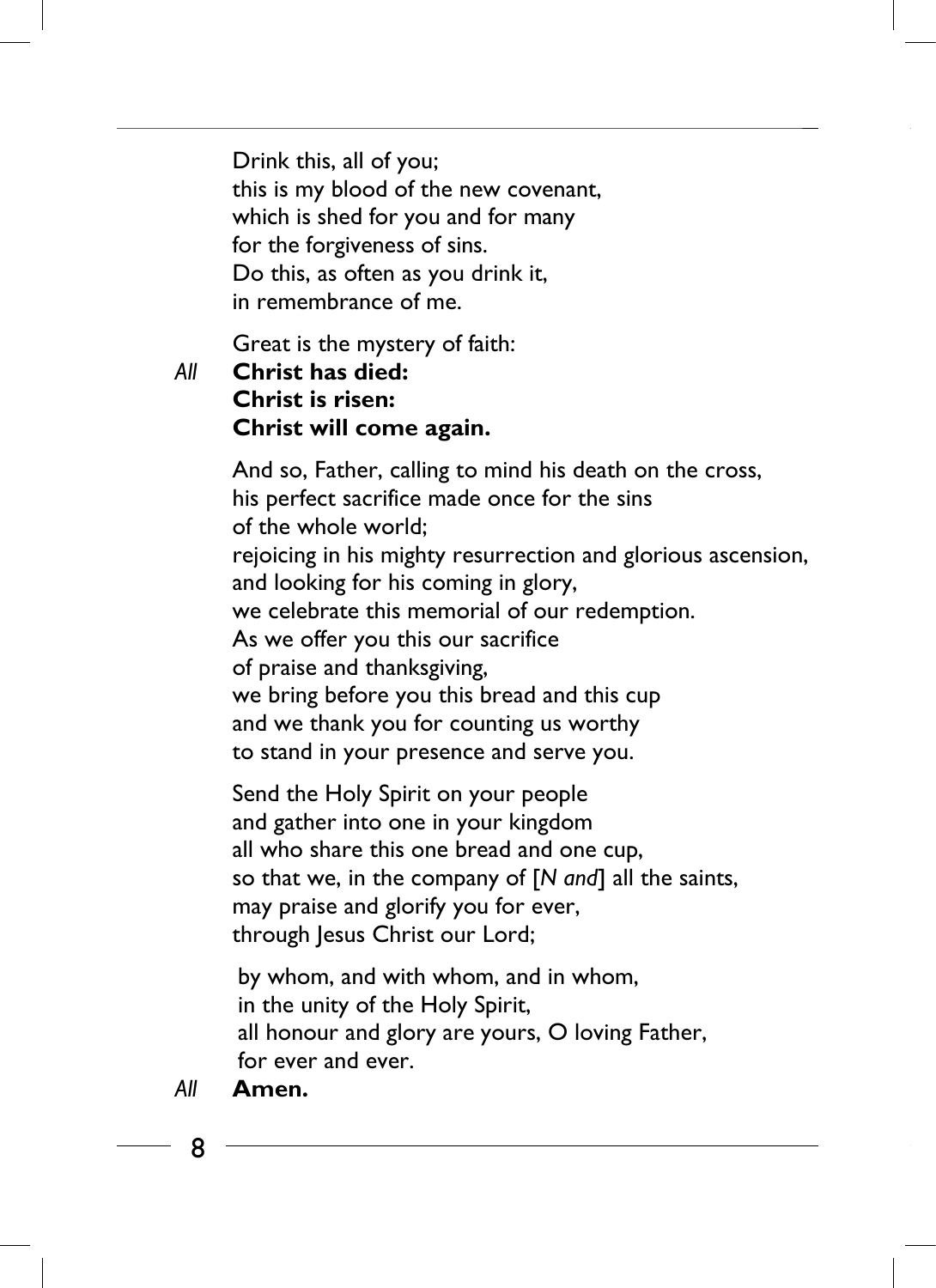The Lord's Prayer The Lord's Prayer

Let us pray with confidence as our Saviour has Let us pray with confidence as our Saviour has taught us taught us

*All* **Our Father, who art in heaven,** *All* **Our Father, who art in heaven, hallowed be thy name; hallowed be thy name; thy kingdom come; thy kingdom come; thy will be done; thy will be done; on earth as it is in heaven. on earth as it is in heaven. Give us this day our daily bread. Give us this day our daily bread. And forgive us our trespasses, And forgive us our trespasses, as we forgive those who trespass against us. as we forgive those who trespass against us. And lead us not into temptation; And lead us not into temptation; but deliver us from evil. but deliver us from evil. For thine is the kingdom, For thine is the kingdom, the power and the glory, the power and the glory, for ever and ever. for ever and ever. Amen. Amen.**

Breaking of the Bread Breaking of the Bread

*The president breaks the consecrated bread. The president breaks the consecrated bread.* 

We break the bread of life, We break the bread of life, to share in the body of Christ. to share in the body of Christ.

*All* **Though we are many, we are one body,** *All* **Though we are many, we are one body, because we all share in one bread. because we all share in one bread.**

9

9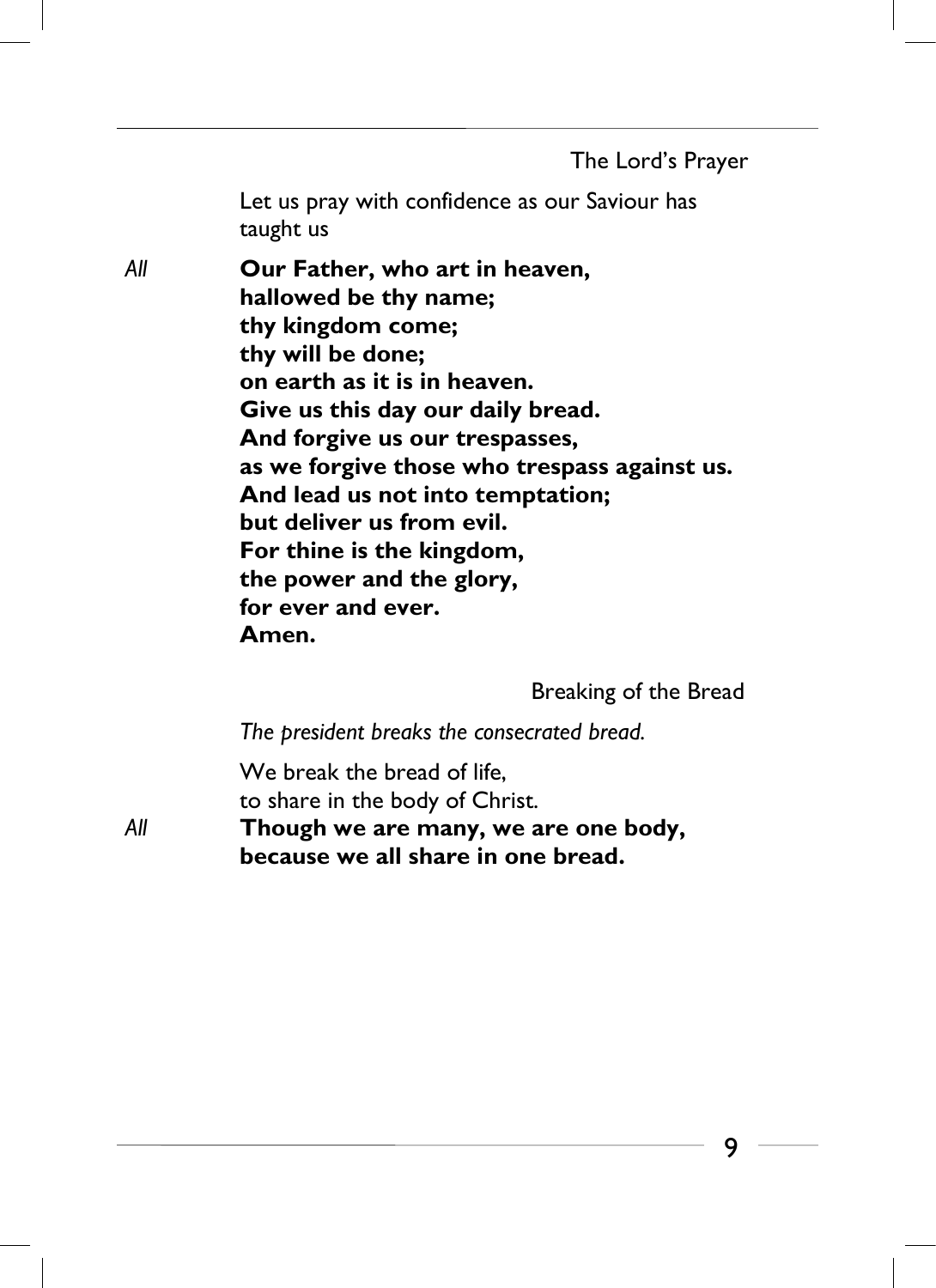#### Agnus Dei Agnus Dei

**Lamb of God, Lamb of God, you take away the sin of the world, you take away the sin of the world, have mercy on us. have mercy on us.**

**Lamb of God, Lamb of God, you take away the sin of the world, you take away the sin of the world, have mercy on us. have mercy on us.**

**Lamb of God, Lamb of God, you take away the sin of the world, you take away the sin of the world, grant us peace. grant us peace.**

#### Giving of Communion Giving of Communion

*The president says the invitation to communion The president says the invitation to communion* 

Draw near with faith. Draw near with faith. Receive the body of our Lord Jesus Christ Receive the body of our Lord Jesus Christ which he gave for you, which he gave for you, and his blood which he shed for you. and his blood which he shed for you. Eat and drink Eat and drink in remembrance that he died for you, in remembrance that he died for you, and feed on him in your hearts and feed on him in your hearts by faith with thanksgiving. by faith with thanksgiving.

*The president and people receive communion. The president and people receive communion.* 

The body of Christ. The body of Christ. The blood of Christ. The blood of Christ. *During the distribution hymns may be sung. During the distribution hymns may be sung.* 

Prayer after Communion Prayer after Communion

*Silence is kept. Silence is kept. The Post Communion prayer is said. The Post Communion prayer is said.*

10

 $\overline{\phantom{0}}$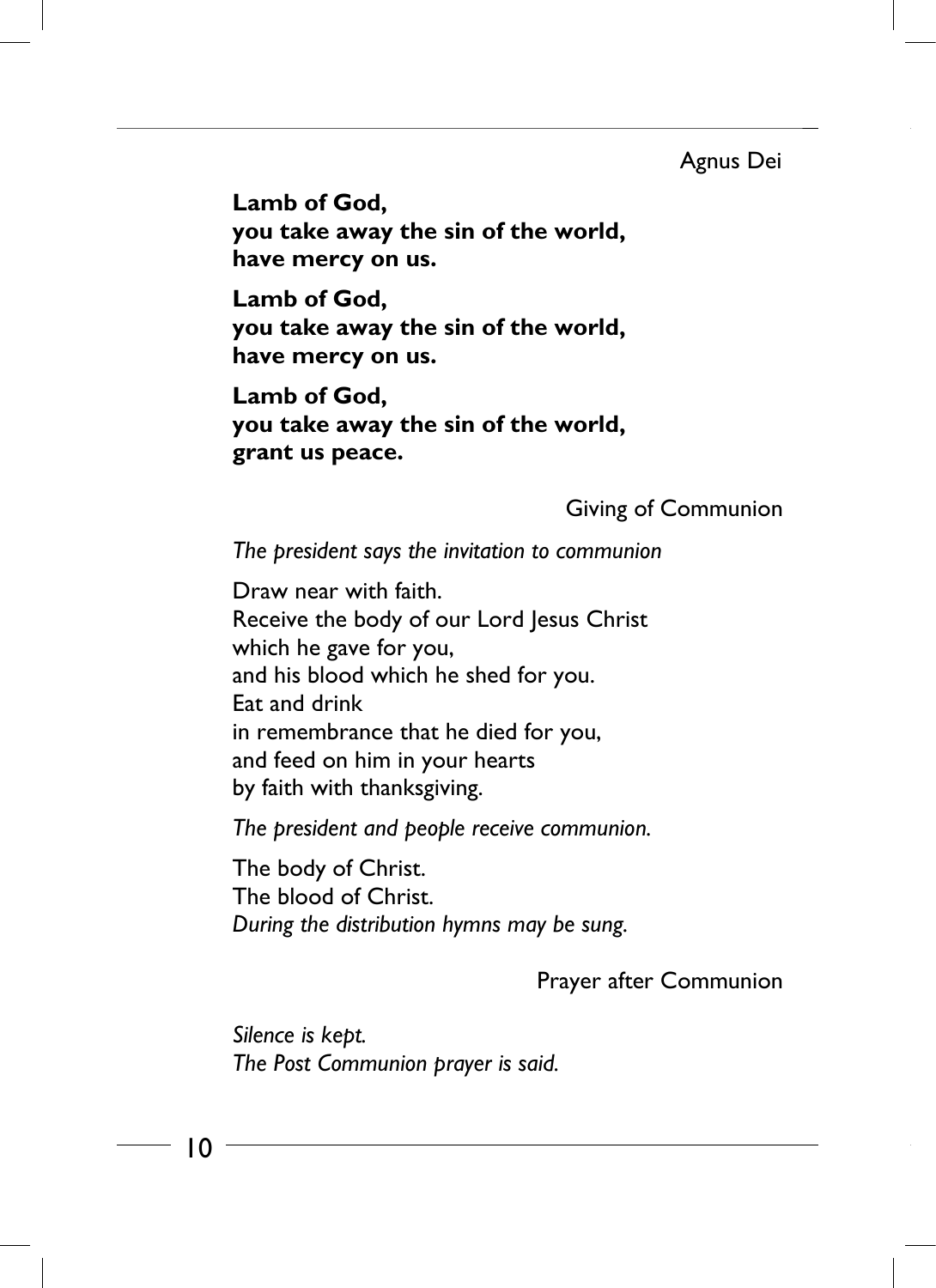# *The Dismissal The Dismissal*

# *A hymn may be sung. A hymn may be sung.*

Blessing Blessing

The peace of God, The peace of God, which passes all understanding, which passes all understanding, keep your hearts and minds keep your hearts and minds in the knowledge and love of God, in the knowledge and love of God, and of his Son Jesus Christ our Lord; and of his Son Jesus Christ our Lord; and the blessing of God almighty, and the blessing of God almighty, the Father, the Son, and the Holy Spirit, the Father, the Son, and the Holy Spirit, be among you and remain with you always. be among you and remain with you always.

*All* **Amen.** *All* **Amen.**

*A minister says A minister says* 

Go in the peace of Christ. Go in the peace of Christ.

### *All* **Thanks be to God. Amen.** *All* **Thanks be to God. Amen.**

*The ministers and people depart. The ministers and people depart.*

 $\overline{\phantom{0}}$